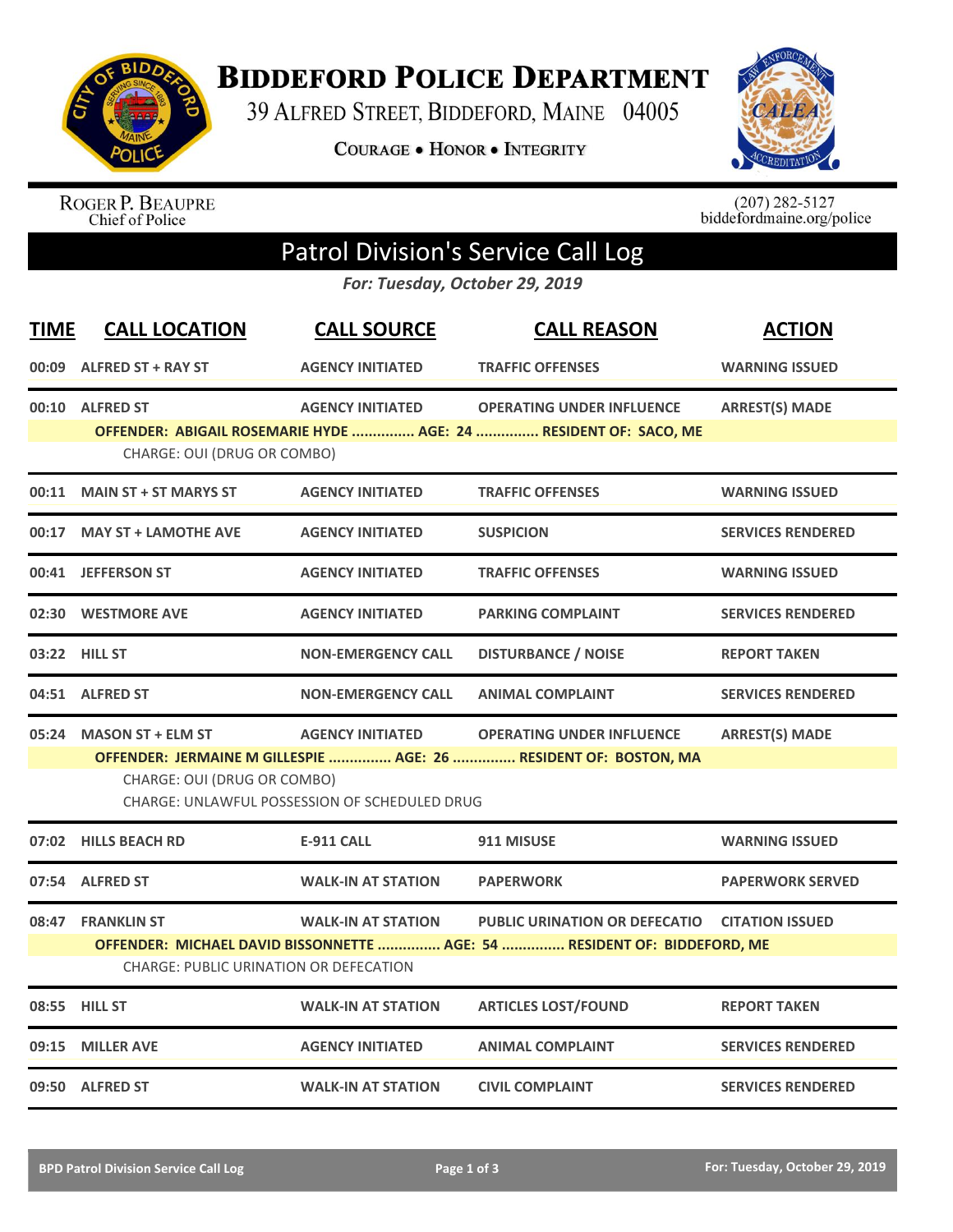| <b>TIME</b> | <b>CALL LOCATION</b>                                                                                                | <b>CALL SOURCE</b>             | <b>CALL REASON</b>                                 | <b>ACTION</b>               |  |  |  |
|-------------|---------------------------------------------------------------------------------------------------------------------|--------------------------------|----------------------------------------------------|-----------------------------|--|--|--|
| 09:59       | <b>OCEAN AVE</b>                                                                                                    | <b>NON-EMERGENCY CALL</b>      | <b>ALARM - RESIDENTIAL FIRE</b>                    | <b>NO ACTION REQUIRED</b>   |  |  |  |
| 10:15       | <b>WASHINGTON ST</b>                                                                                                | <b>AGENCY INITIATED</b>        | <b>ANIMAL COMPLAINT</b>                            | <b>NEGATIVE CONTACT</b>     |  |  |  |
|             | 10:24 GERTRUDE AVE                                                                                                  | <b>AGENCY INITIATED</b>        | <b>ANIMAL COMPLAINT</b>                            | <b>SERVICES RENDERED</b>    |  |  |  |
| 10:33       | <b>RIDGEVIEW DR</b>                                                                                                 | <b>AGENCY INITIATED</b>        | <b>ANIMAL COMPLAINT</b>                            | <b>WARNING ISSUED</b>       |  |  |  |
| 10:49       | <b>MEDICAL CENTER DR</b>                                                                                            | <b>NON-EMERGENCY CALL</b>      | 911 MISUSE                                         | <b>SERVICES RENDERED</b>    |  |  |  |
|             | 10:55 ALFRED ST                                                                                                     | <b>NON-EMERGENCY CALL</b>      | <b>PASS STOPPED SCHOOL BUS</b>                     | <b>SERVICES RENDERED</b>    |  |  |  |
|             | 11:39 CHAPEL ST                                                                                                     | <b>NON-EMERGENCY CALL</b>      | <b>PARKING COMPLAINT</b>                           | <b>SERVICES RENDERED</b>    |  |  |  |
|             | 12:17 ST MARYS ST                                                                                                   | <b>WALK-IN AT STATION</b>      | <b>PUBLIC ASSIST</b>                               | <b>PAPERWORK NOT SERVED</b> |  |  |  |
|             | 12:40 ALFRED ST                                                                                                     | <b>AGENCY INITIATED</b>        | <b>ANIMAL COMPLAINT</b>                            | <b>UNFOUNDED</b>            |  |  |  |
|             | 12:43 ALFRED ST                                                                                                     | <b>AGENCY INITIATED</b>        | <b>TRAFFIC OFFENSES</b>                            | <b>VSAC ISSUED</b>          |  |  |  |
|             | 12:55 WENTWORTH ST                                                                                                  | <b>AGENCY INITIATED</b>        | <b>PAPERWORK</b>                                   | <b>PAPERWORK NOT SERVED</b> |  |  |  |
|             | 13:04 ALFRED ST                                                                                                     | <b>AGENCY INITIATED</b>        | <b>TRAFFIC OFFENSES</b>                            | <b>VSAC ISSUED</b>          |  |  |  |
|             | 13:06 GRAHAM ST                                                                                                     | <b>WALK-IN AT STATION</b>      | <b>SUSPICION</b>                                   | <b>REPORT TAKEN</b>         |  |  |  |
| 13:11       | <b>SPRUCE ST</b>                                                                                                    | <b>E-911 CALL</b>              | ATTEMPTED/THREATENED SUICIDE TRANSPORT TO HOSPITAL |                             |  |  |  |
|             | 13:13 STATE ST                                                                                                      | <b>NON-EMERGENCY CALL</b>      | <b>ALL OTHER</b>                                   | <b>NEGATIVE CONTACT</b>     |  |  |  |
|             | 13:24 HILL ST                                                                                                       | <b>E-911 CALL</b>              | 911 MISUSE                                         | <b>NO ACTION REQUIRED</b>   |  |  |  |
|             | 13:28 ST MARYS ST                                                                                                   | <b>RADIO</b>                   | <b>CODES ENFORCEMENT</b>                           | <b>SERVICES RENDERED</b>    |  |  |  |
|             | 13:41 ALFRED ST                                                                                                     | <b>WALK-IN AT STATION</b>      | <b>SUSPICION</b>                                   | <b>SERVICES RENDERED</b>    |  |  |  |
|             | 13:50 BOULDER WAY                                                                                                   | NON-EMERGENCY CALL SHOPLIFTING |                                                    | <b>CITATION ISSUED</b>      |  |  |  |
|             | OFFENDER: BARBARA VALLIERE  AGE: 55  RESIDENT OF: WATERBORO, ME<br>CHARGE: THEFT BY UNAUTHORIZED TAKING OR TRANSFER |                                |                                                    |                             |  |  |  |
|             | 13:58 FREEMAN ST                                                                                                    | E-911 CALL                     | 911 MISUSE                                         | <b>NEGATIVE CONTACT</b>     |  |  |  |
|             | 14:34 POOL ST                                                                                                       | <b>NON-EMERGENCY CALL</b>      | <b>MENTAL ILLNESS CASES</b>                        | <b>UNABLE TO LOCATE</b>     |  |  |  |
|             | 14:34 GRANITE ST                                                                                                    | <b>NON-EMERGENCY CALL</b>      | <b>CIVIL COMPLAINT</b>                             | <b>CIVIL COMPLAINT</b>      |  |  |  |
|             | 14:38 HILLS BEACH RD                                                                                                | <b>NON-EMERGENCY CALL</b>      | <b>SCAM</b>                                        | <b>REPORT TAKEN</b>         |  |  |  |
|             | 15:11 ALFRED ST                                                                                                     | <b>NON-EMERGENCY CALL</b>      | <b>CHECK WELFARE</b>                               | <b>SERVICES RENDERED</b>    |  |  |  |
|             | 15:25 HILL ST                                                                                                       | <b>NON-EMERGENCY CALL</b>      | <b>JUVENILE OFFENSES</b>                           | <b>GONE ON ARRIVAL</b>      |  |  |  |